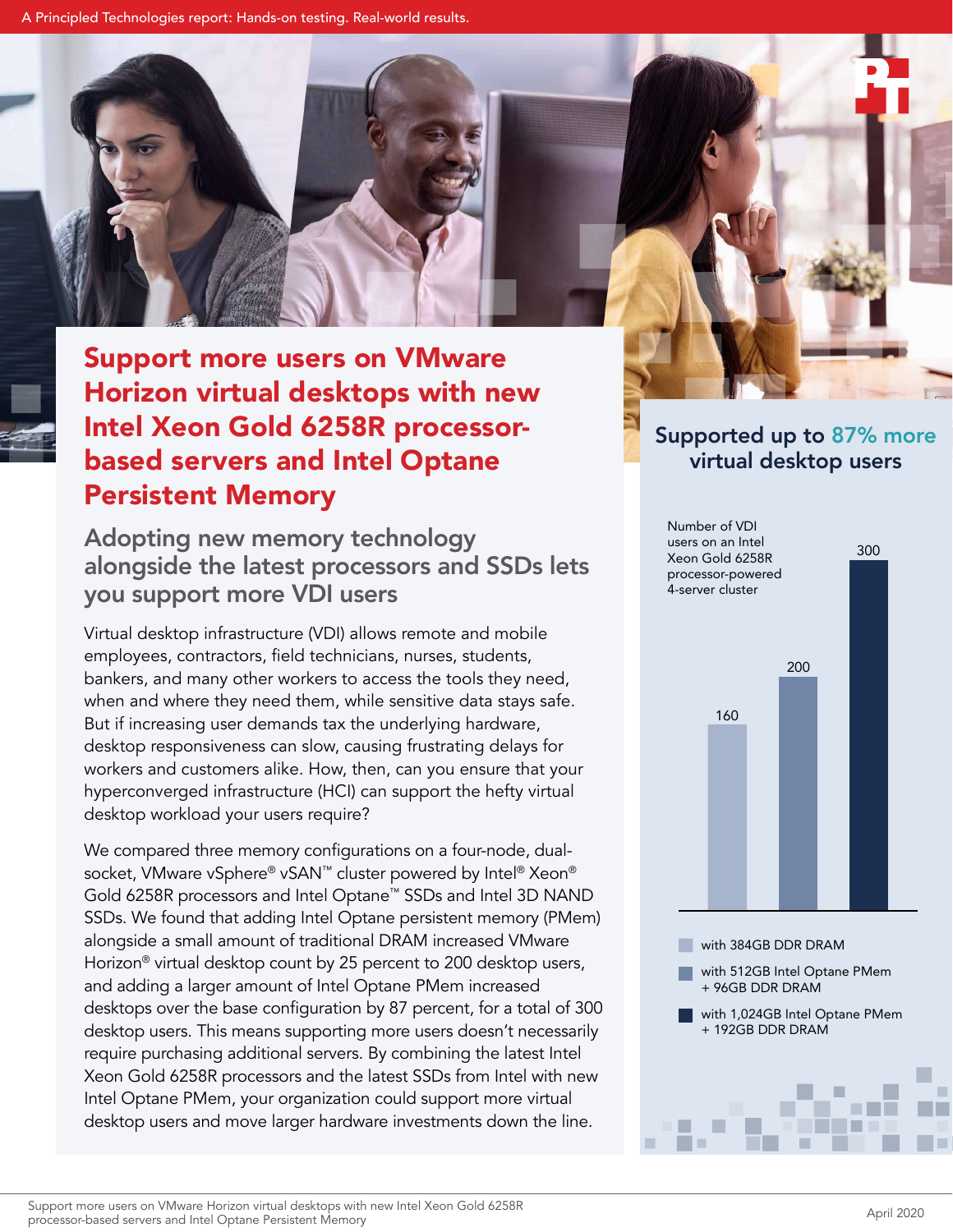# VDI in the hyperconverged data center

As organizations implement VDI for users with more demanding workloads, the compute and memory requirements for each individual desktop increase. HCI merges compute, storage, and networking together through software-defined storage such as VMware vSAN and virtualization platforms such as VMware vSphere. This all-in-one-place model has many attractive benefits, including streamlining deployment and management. In supporting a VDI environment, it is vital to right-size the HCI solution hardware to match the number of virtual desktop users your business requires. See the diagram below to see how Intel technologies and VMware software work together to meet your VDI needs.

Extending the ability of a server cluster to support more virtual desktop users can ultimately affect user experience and the capital outlay an organization must make when implementing VDI on HCI. We explored the impact that the latest Intel Xeon Scalable processors and the new Intel Optane PMem and Intel Optane SSDs would have on VMware Horizon virtual desktop count for hyperconverged infrastructures.

## About Intel Optane persistent memory modules

Intel Optane PMem is a new nonvolatile memory technology that can store large amounts of frequently read data for memory-fast access while also offering data persistence, which means that the data remains after it's read or written.

According to Intel, Optane PMem "can help businesses get faster insights from their data-intensive applications as well as deliver the benefits of consistently improved service scalability with higher virtual machine and container density."<sup>[1](#page-4-0)</sup>

To learn more about Intel Optane persistent memory, visit [http://intel.](http://intel.com/optanepersistentmemory) [com/optanepersistentmemory](http://intel.com/optanepersistentmemory).



#### VMware vSAN server node

Figure 1: How Intel Optane storage and persistent memory work together

Support more users on VMware Horizon virtual desktops with new Intel Xeon Gold 6258R<br>April 2020 | 2 processor-based servers and Intel Optane Persistent Memory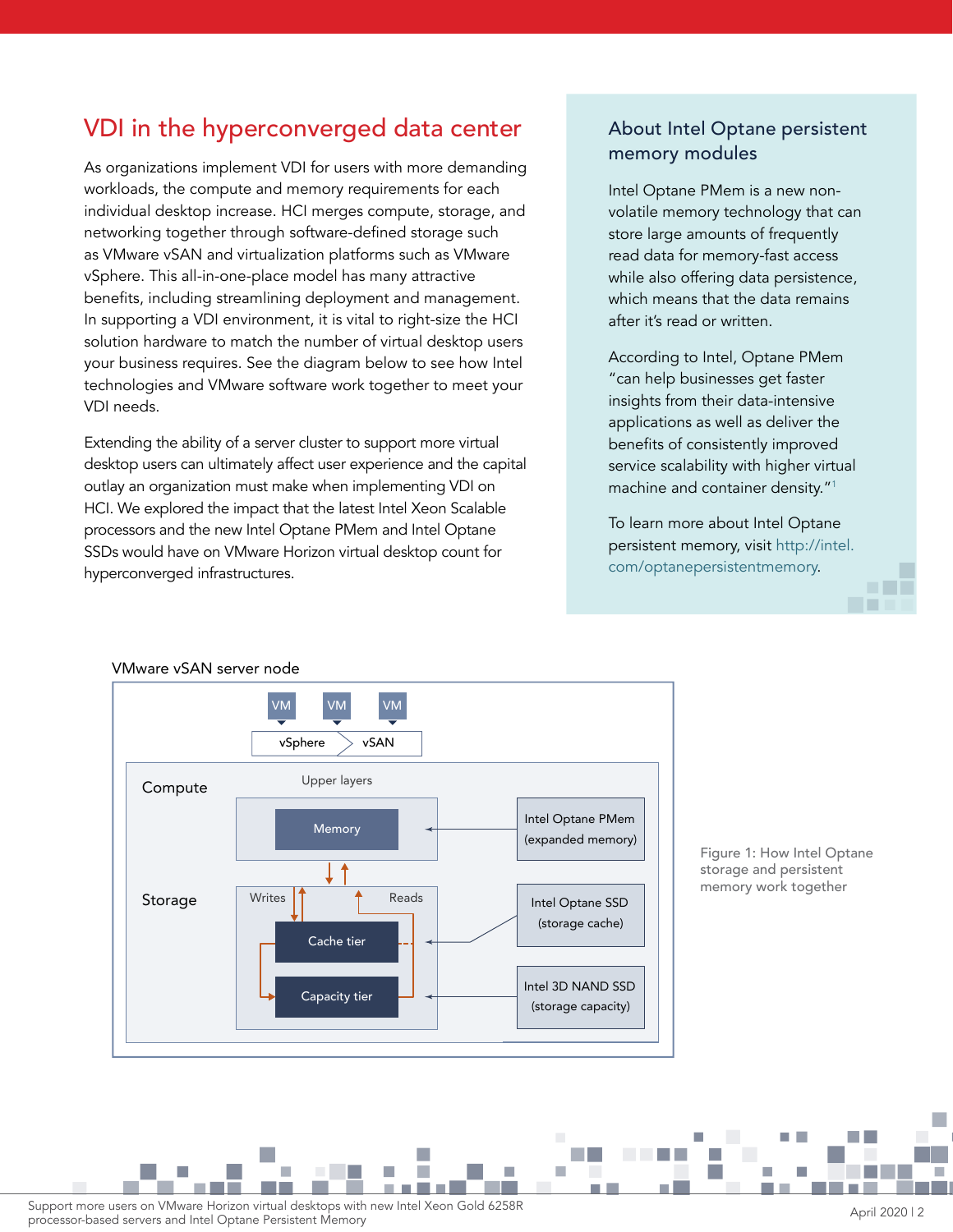

## What we found

For testing, we compared three different memory configurations on a cluster comprising four servers powered by dual Intel Xeon Gold 6258R processors with VMware vSphere software-defined VMware vSAN to simulate a hyperconverged VDI environment. The only way the cluster configuration differed was the amount and type of memory. We kept storage and network resources identical for both all tests to quantify the performance benefits of PMem without any other variables. We used the VMware View Planner 4.3 benchmark tool to simulate VDI users to show how the latest processor and memory advancements can support more VDI users in a heavy compute and memory environment. We chose the high memory test profile—allocating16GB per VDI session—to showcase the effect memory-hungry workloads have on HCI. The View Planner high memory profile (workload) simulates today's typical power user by logging into the Microsoft Windows virtual desktop and launching common applications—Microsoft Excel, PowerPoint, and Word—while simultaneously opening browser tabs and interacting with a large number of websites in Google Chrome.

## Intel Optane SSD DC P4800X Series

Intel offers Optane SSD DC P4800X Series drives that merge memory and storage technology to accelerate storage performance. According to Intel, Optane SSDs offer "industry-leading combination of high throughput, low latency, high QoS, and high endurance…to break through data access bottlenecks by providing a new data storage tier."[2](#page-4-1)

To learn more about the Intel Optane SSD DC P4800X Series, visit [https://www.intel.com/content/www/](https://www.intel.com/content/www/us/en/products/memory-storage/solid-state-drives/data-center-ssds/optane-dc-ssd-series/optane-dc-p4800x-series.html) [us/en/products/memory-storage/](https://www.intel.com/content/www/us/en/products/memory-storage/solid-state-drives/data-center-ssds/optane-dc-ssd-series/optane-dc-p4800x-series.html) [solid-state-drives/data-center-ssds/](https://www.intel.com/content/www/us/en/products/memory-storage/solid-state-drives/data-center-ssds/optane-dc-ssd-series/optane-dc-p4800x-series.html) [optane-dc-ssd-series/optane-dc](https://www.intel.com/content/www/us/en/products/memory-storage/solid-state-drives/data-center-ssds/optane-dc-ssd-series/optane-dc-p4800x-series.html)[p4800x-series.html](https://www.intel.com/content/www/us/en/products/memory-storage/solid-state-drives/data-center-ssds/optane-dc-ssd-series/optane-dc-p4800x-series.html)

a ka

## About the latest Intel Xeon Scalable processors

The two-socket servers in our tests feature the Intel Xeon Gold 6258R processor, which has a core frequency of 2.7 GHz and 28 cores per processor. This new processor builds on capabilities of the 2nd Generation Intel Xeon Scalable processors to offer even greater performance. To learn more about the latest in the line of Intel Xeon Scalable processors, visit [https://](https://www.intel.com/content/www/us/en/products/processors/xeon/scalable/gold-processors/gold-6258r.html) [www.intel.com/content/www/us/en/](https://www.intel.com/content/www/us/en/products/processors/xeon/scalable/gold-processors/gold-6258r.html) [products/processors/xeon/scalable/](https://www.intel.com/content/www/us/en/products/processors/xeon/scalable/gold-processors/gold-6258r.html) [gold-processors/gold-6258r.html](https://www.intel.com/content/www/us/en/products/processors/xeon/scalable/gold-processors/gold-6258r.html).

Support more users on VMware Horizon virtual desktops with new Intel Xeon Gold 6258R<br>April 2020 | 3 processor-based servers and Intel Optane Persistent Memory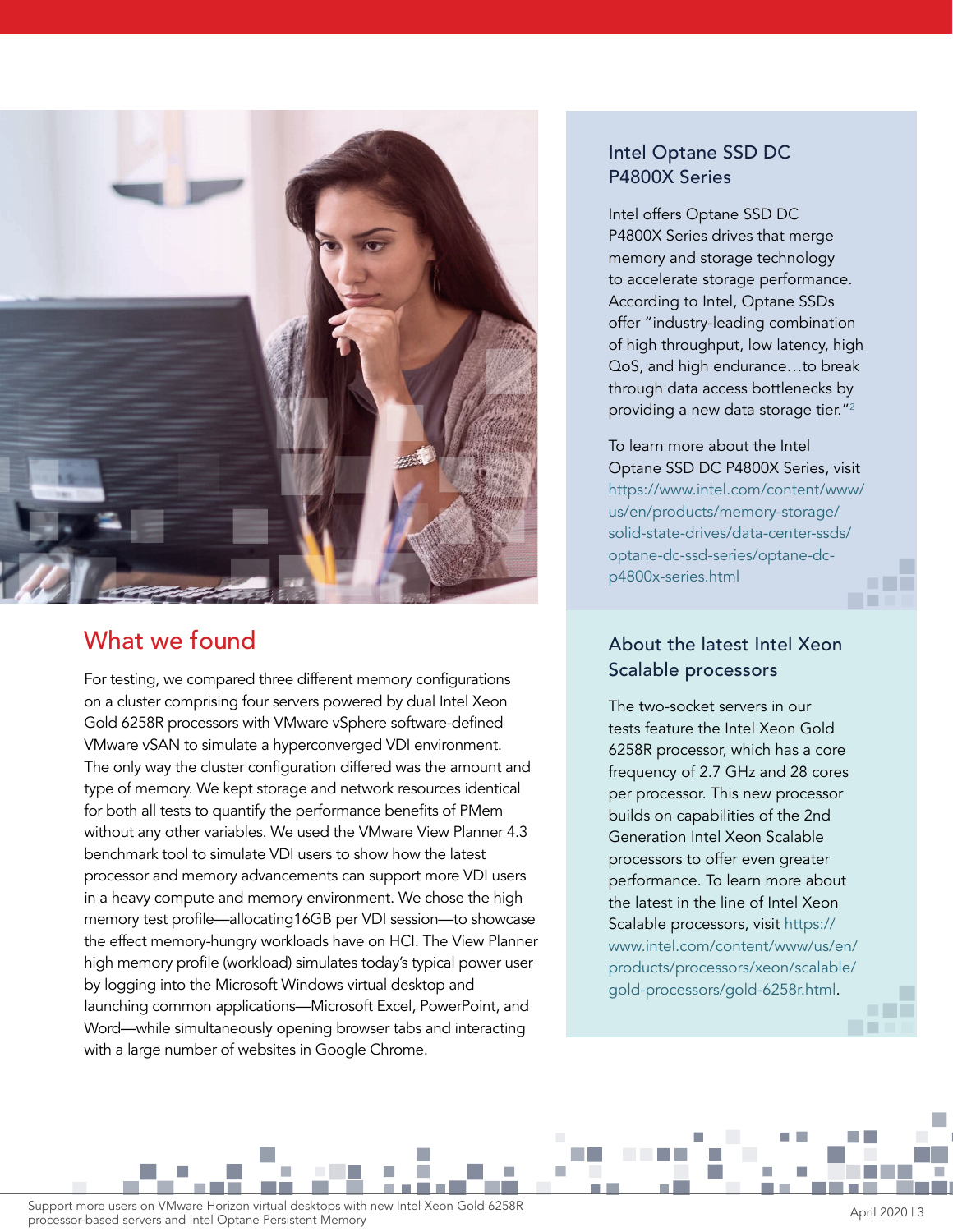#### About VMware Horizon 7

VMware Horizon 7 is a VDI solution that provides desktops from a single platform—be it on premise or in the cloud—to desktop users. According to VMware, virtualizing desktops with Horizon 7 can reduce operations costs and simplify both security compliance and management.<sup>[4](#page-4-4)</sup>

Features of VMware Horizon 7 include software-defined integration with VMware vSAN, support for both Windows and Linux®, and True SSO for simplified authentication. To learn more about VMware Horizon 7, visit [https://www.vmware.com/](https://www.vmware.com/products/horizon.html) [products/horizon.html](https://www.vmware.com/products/horizon.html).

### About VMware vSAN

For organizations looking to reduce the complexity and footprint of their data center, VMware offers software-defined storage with VMware vSAN that eliminates the need for bulky, expensive, external arrays and instead brings compute and storage resources together.

According to VMware, vSAN provides "...the easiest path to hyperconverged infrastructure and hybrid cloud."[5](#page-4-3) To learn more about VMware vSAN, visit [https://www.vmware.com/](https://www.vmware.com/products/vsan.html) [products/vsan.html.](https://www.vmware.com/products/vsan.html)

The cluster powered by dual Intel Xeon Gold 6258R processors and Intel Optane SSDs and Intel 3D NAND SSDs with 384GB of DDR DRAM supported 160 VMware Horizon virtual desktop users. When we upgraded the memory configuration of that cluster to 96GB DDR DRAM and 512GB Intel Optane PMem, the solution supported 200 virtual desktops, a 25 percent increase in virtual desktops supported.

When we upgraded the memory configuration again with 192GB DDR DRAM and 1024GB PMem, the cluster supported an impressive 300 virtual desktops, an 87 percent increase over the base DRAM-only configuration.<sup>3</sup> While many assume that VDI is a CPU-bound workload, CPU and memory are equally important in VDI environments and a bottleneck to either of these resources hurt performance and scaling.

By extending the capabilities of your server cluster to support more virtual desktop users, your organization can plan for business growth, delay additional hardware purchases, and potentially put off renting or building new space to house infrastructure to meet growing demand.

#### Supported up to 87% more virtual desktop users

Number of VDI users on an Intel Xeon Gold 6258R processor-based four-server cluster



Figure 2: Number of VDI users on a four-server VMware vSAN cluster using View Planner. Higher is better. Source: Principled Technologies.

F

n.

Support more users on VMware Horizon virtual desktops with new Intel Xeon Gold 6258R<br>April 2020 | 4 processor-based servers and Intel Optane Persistent Memory